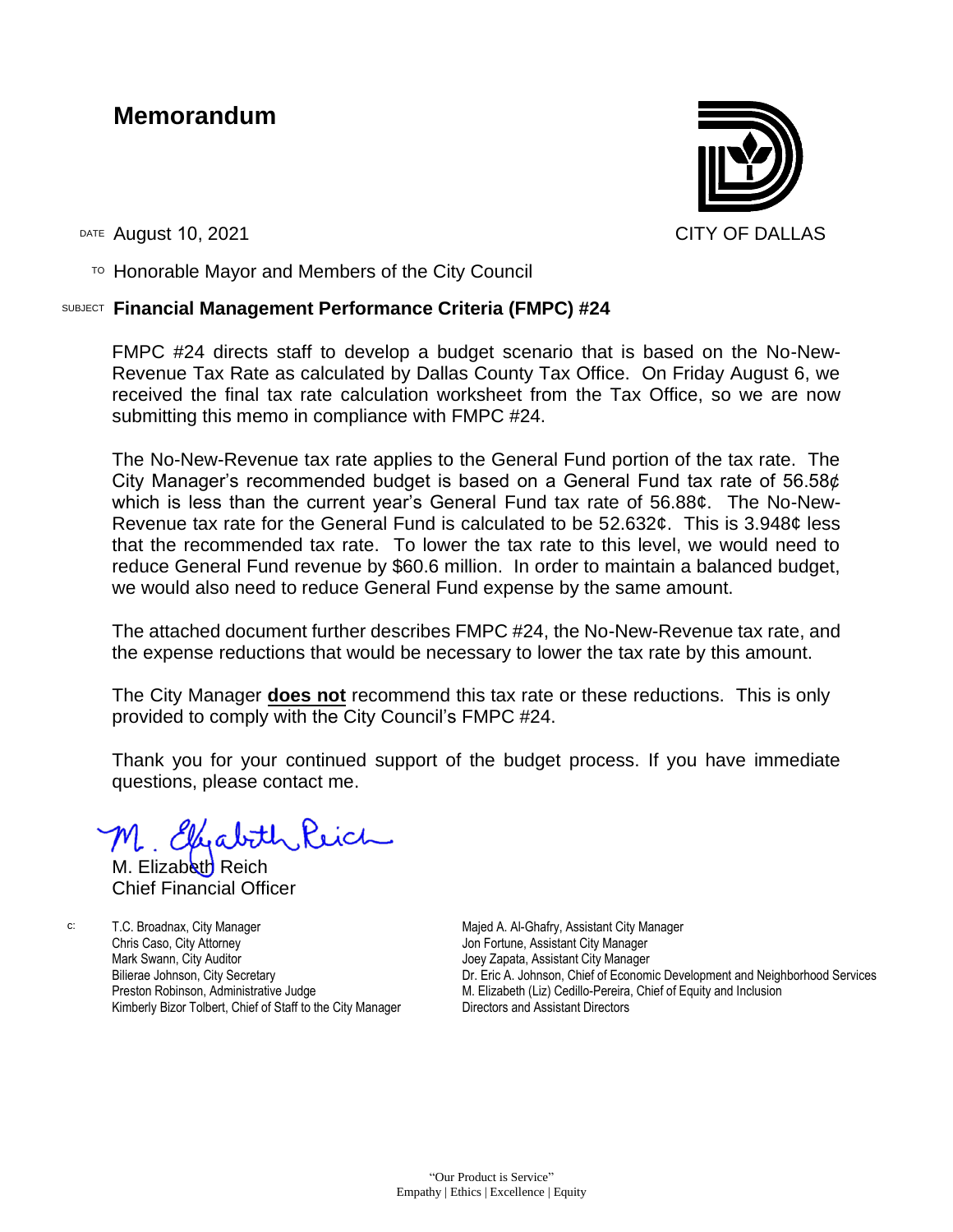# No-New-Revenue Tax Rate

### COMPLYING WITH THE CITY'S FMPC IS A PRIORITY FOR CITY MANAGEMENT

**On December 13, 2017, the City Council adopted a new criterion for the City's Financial Management Performance Criteria (FMPC) related to the effective tax rate, which was amended on June 9, 2021 to change the name to be consistent with State Law. Refer to the box to the right for FMPC #24. The no-new-revenue tax rate scenario is provided to comply with the FMPC.**

#### **What is the no-new-revenue tax rate?**

#### **FMPC #24**

**"The City Manager will develop an estimated No-New-Revenue Tax Rate budget scenario and, if different from the City Manager's recommended budget required by Chapter 11, Section 1 of the City Charter, will provide it to the City Council at the same time. The estimated No-New-Revenue Tax Rate budget scenario will include a prioritized list of services/expenses that could be funded and a prioritized list of services/expenses that could not be funded with the estimated No-New-Revenue tax rate."**

**The no-new-revenue tax rate is the rate that** 

**generates the same amount of revenue in the next fiscal year on property that was taxed in the previous fiscal year. The calculation excludes the value of new construction and other adjustments. The Dallas County Tax Office calculates this rate.**

#### **What is Dallas' no-new-revenue tax rate for FY 2021-22?**

**The no-new-revenue tax scenario applies to the General Fund portion of the property tax rate. The calculated no-new-revenue tax rate is 52.632¢ per \$100 valuation while the proposed tax rate is 56.58¢ per \$100 valuation for the General Fund. The total proposed tax rate is 77.33¢ when both General Fund and Debt Service Fund are included.** 

**To lower the tax rate to 52.632¢ (or 3.9480¢ less than the proposed tax rate), General Fund revenue would be decreased. In order to maintain a balanced budget, General Fund expenses would also need to be reduced. To have a no-new-revenue tax rate, we would need to decrease both revenue and expenses by \$60,647,089 in FY 2021-22 and \$62,769,737 in FY 2022-23. A larger reduction would be required in the FY 2022-23 planned budget since the tax base is assumed to continue to grow in the planned year of the biennial.**

**The table below shows the reductions necessary to achieve a no-new-revenue tax rate budget.**

| Rank | <b>Department</b>               | <b>Description</b>                                               | FY 2021-22 FY 2022-23<br><b>Expense</b> | <b>Expense</b> |
|------|---------------------------------|------------------------------------------------------------------|-----------------------------------------|----------------|
|      | Environmental<br><b>Quality</b> | Eliminate cost associated with Agricultural<br><b>Pilot Plan</b> | 200,000                                 |                |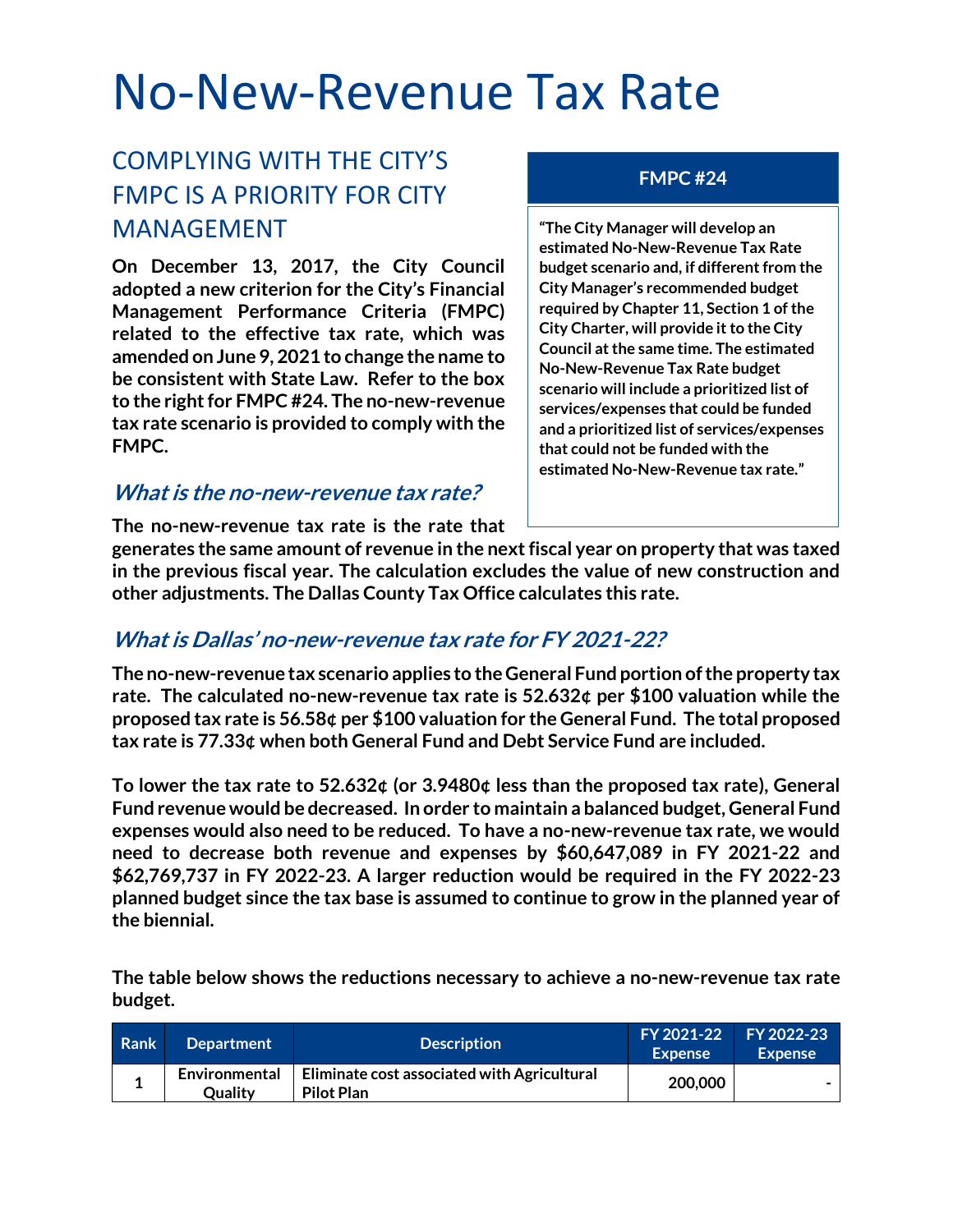# No-New-Revenue Tax Rate

| Rank           | <b>Department</b>                  | <b>Description</b>                                                                                                                                                                                                                                                    | FY 2021-22     | FY 2022-23     |
|----------------|------------------------------------|-----------------------------------------------------------------------------------------------------------------------------------------------------------------------------------------------------------------------------------------------------------------------|----------------|----------------|
|                |                                    |                                                                                                                                                                                                                                                                       | <b>Expense</b> | <b>Expense</b> |
| $\overline{2}$ | Park and<br>Recreation             | Delay from FY22 to FY23 the planned<br>enhancement for O&M cost associated with<br>capital projects                                                                                                                                                                   | 802,885        |                |
| 3              | Park and<br>Recreation             | <b>Eliminate Park and Recreation planned</b><br>enhancement for organic chemical usage for<br>park land                                                                                                                                                               | 509,847        | 509,847        |
| 4              | Communication<br>and Marketing     | Delay from FY22 to FY23 the contract funds<br>for language skills access                                                                                                                                                                                              | 150,000        |                |
| 5              | Park and<br>Recreation             | <b>Eliminate Park and Recreation planned</b><br><b>Marketing and Communications</b><br>enhancement                                                                                                                                                                    | 356,166        | 356,166        |
| 6              | Human<br><b>Resources</b>          | Eliminate one-time funds in HR for<br>professional and leadership development                                                                                                                                                                                         | 110,000        |                |
| 7              | Human<br><b>Resources</b>          | Eliminate the FY22 planned enhancement to<br>hire four positions for Workday<br>implementation                                                                                                                                                                        | 358,758        | 358,758        |
| 8              | <b>Data Analytics</b>              | Eliminate FY22 planned enhancement and<br>the addition of three data access and<br>inventory positions                                                                                                                                                                | 286,604        | 372,806        |
| 9              | <b>Building</b><br><b>Services</b> | Eliminate funds for major maintenance of City<br>facilities in FY22, and fund in FY23 but at a<br>reduced level                                                                                                                                                       | 1,000,000      | 613,243        |
| 10             | <b>Building</b><br><b>Services</b> | Delay from FY22 to FY23, the planned<br>enhancement to improve preventive<br>maintenance at City facilities                                                                                                                                                           | 276,787        |                |
| 11             | Non-<br>Departmental               | Eliminate funds set aside for IT Governance to<br>review, approve, and implement technology<br>improvements. Implementation of additional<br>Workday modules planned for FY22 includes<br>recruiting/onboarding, learning,<br>performance, benefits, and compensation | 1,350,000      |                |
| 12             | <b>Economic</b><br>Development     | Eliminate three positions being added to<br>implement the Economic Development policy                                                                                                                                                                                 | 277,621        | 367,982        |
| 13             | Community<br>Care                  | Eliminate funds being added to expand the<br><b>Financial Empowerment program</b>                                                                                                                                                                                     | 600,000        | 600,000        |
| 14             | <b>Fire-Rescue</b>                 | Delay from FY22 to FY23 the planned<br>Advanced Life Support (ambulance) and six<br>positions for Fire Station #27                                                                                                                                                    | 889,598        |                |
| 15             | <b>Public Works</b>                | Eliminate funds that are transferred from<br>PBW to the Street and Alley fund in FY22 for<br>the cash payment of infrastructure<br>improvements                                                                                                                       | 8,500,000      |                |
| 16             | Library                            | Reduce funds used for purchase of Library<br>materials                                                                                                                                                                                                                | 1,085,000      | 1,085,000      |
| 17             | <b>Transportation</b>              | Eliminate bike lane funding                                                                                                                                                                                                                                           | 2,000,000      | 2,000,000      |
| 18             | <b>Police</b>                      | <b>Reduce DPD overtime</b>                                                                                                                                                                                                                                            | 4,000,000      | 2,000,000      |